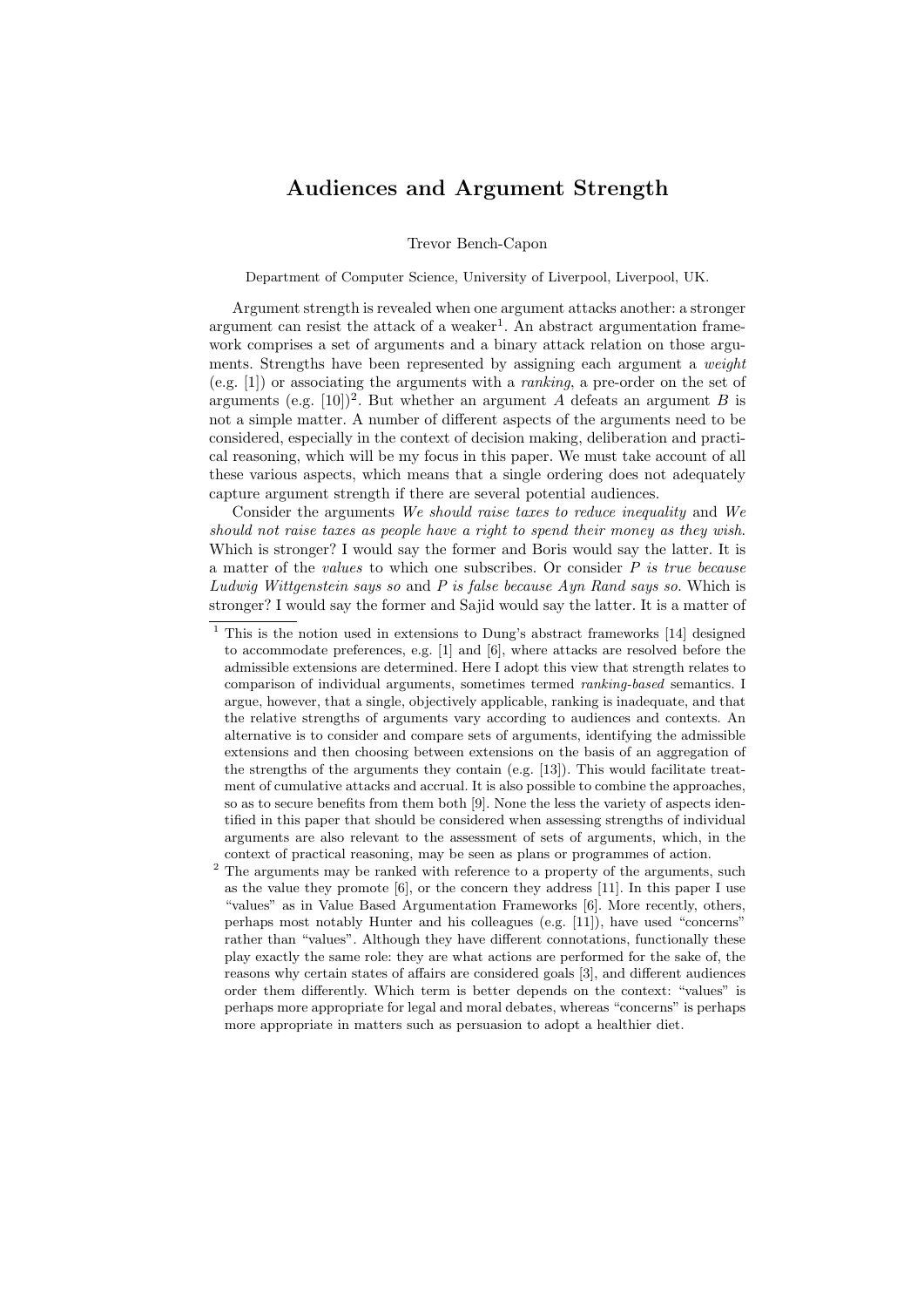## 2 Trevor Bench-Capon

which *authority* one respects. Or We should  $\phi$  because the reward is substantial and We should not  $\phi$  because we are risking a lot. Which is stronger? I would say the latter but Rishi would say the former. It depends on one's degree of risk aversion. As well as risk aversion there is *loss aversion*<sup>3</sup>. Whereas risk aversion leads us to prefer the certain promotion of a less important value to the uncertain promotion of a more important value, loss aversion leads us to prefer avoiding the demotion of a lesser value to the promotion of a more important one. Risk aversion can also arise with respect to a single value, if degrees of promotion are allowed so that one action may strongly promote a value while another action may weakly promote that value. Degrees of promotion are considered in [12]. These four aspects may not be exhaustive, but suffice to show that which argument is considered stronger will depend on the aspirations, judgement and temperament of the *audience*, and that characterising audiences by a single aspect, such as values as in [6], is an over simplification. Audiences will disagree and their disagreement is not irrational: there is no sure route to agreement. Moreover, in practical reasoning there is no right answer determined by the actual facts: what is right for one person may be wrong for another.

Nor does conflict arise only between audiences. People may be confronted by advice from a trusted authority which goes against their current value ordering or which suggests more risk taking than is desired. But the various aspects have no fixed preference order. Which argument is considered stronger on a particular occasion is revealed by the choice, but the choice depends on which aspect is given more importance by that audience on that occasion. Moreover, there is no reason to think that people will make the same decision every time they are confronted with a particular choice. Sometimes one feels lucky and is willing to accept risks that would be avoided on other days.

Of course, it would be possible to abstract all these very different considerations into a single set of weights or ranking, just as different kinds of attack are abstracted into a single relation in standard abstract argumentation. For example, the expected utility of an action can be calculated with respect to values as in [4], and then adjusted according to the current degree of risk and loss aversion. But whereas attacks can be objectively determined by a consideration of the structures of the arguments concerned, so that the abstract framework remains generally applicable, the abstracted weights will apply only to a single audience in a particular context, since people frequently reorder their values (e.g. [18]), and their attitudes to risk and loss will vary. Moreover the aspect they emphasise may vary also. Any unified ranking of argument strength thus lacks general applicability: it may be useful for a single instance of problem solving for a particular audience, but is likely to change when the next problem is addressed. Whether an argument resists the attack of another is a question

<sup>3</sup> Sometime matters such as risk and loss aversion are handled through choice of strategy, as in [16] where optimistic agents adopt a Maximax strategy while pessimistic agents adopt a Maximin strategy. These strategies are, however, selecting the strongest argument for the agent concerned, and so these considerations remain an aspect of argument strength.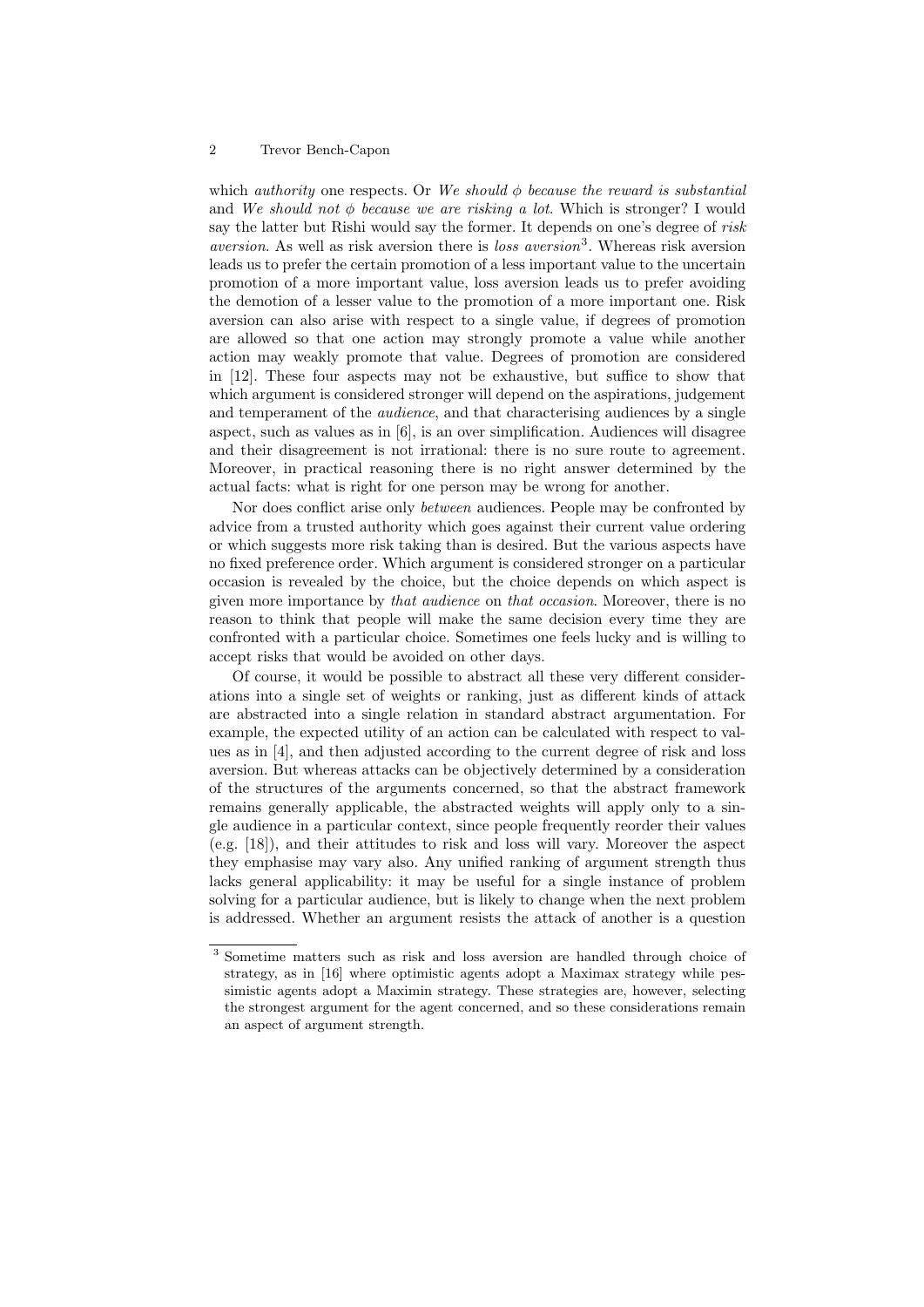answered according to the specific audience and the particular decision making context. Thus the strength of an argument is not a persistent property, but should be determined afresh each time a conflict arises.

The fact that a variety of factors influence the subjective strength of arguments has important consequences for deliberation and persuasion concerning actions. Whereas [5] considered only values, a general account will have to consider these other aspects also. In deliberation a consensus must be reached on values, authorities and acceptable degrees of risk and loss: in persuasion the persuadee can determine all these aspects. In both cases arguments about the orderings on values [8] and the other aspects may be required to achieve success.

Exploring these different aspects of strength requires both technical and empirical investigation. With regard to technical matters, the different strengths for a variety of audiences with respect to values have long been represented in a single framework using Value Based Argument Frameworks (VAF) [6]. VAFs improved on Preference Based Frameworks [1] by representing a variety of audiences in the framework, rather than considering only a single preference ordering. What is now needed is a framework able to accommodate not only values but all the various aspects which motivate audience preferences. VAFs have been combined with an ordering on sources in [2]. This was applied to legal arguments, where value based arguments relating to the social purposes of the law must be considered alongside arguments based on the testimony of different witnesses and different legal authorities. To combine theoretical and practical reasoning value based frameworks were combined with standard argumentation frameworks in [15]. The techniques used in these papers could be extended to include the other aspects of argument strength identified above. Perhaps the most promising way to handle the matter would be through metalevel argumentation frameworks [17], wherein preferences relating to the different aspects can be seen as the source of arguments attacking the attacks between object level arguments.

However, perhaps more important is a detailed investigation of the different sources of argument strength and how they interact in practice. A fertile area in which to look at such aspects is provided by US Supreme Court decisions. In a Supreme Court case both sides present their arguments in the oral hearing. The justices must then decide which arguments they find stronger and give a detailed justification for their choice in their opinion. Moreover, where there is disagreement, different justices can write their own opinions, some concurring and some dissenting. A particularly fertile case is Furman v Georgia, where all nine justices wrote an opinion. This case was modelled in [7], with the emphasis on values. Extending this model to include the other aspects will provide an interesting case study of how questions of relative strength should be handled. For example, there is an explicit conflict between the authority of precedents and the current ordering of social values. One Justice, Marshall, concluded that "stare" decisis would bow to changing values", whereas Chief Justice Burger argued that the decision in *McGautha v. California* should be followed, irrespective of any consideration of values. Examining the arguments which led to their different conclusions will give insight into how these two aspects interact.